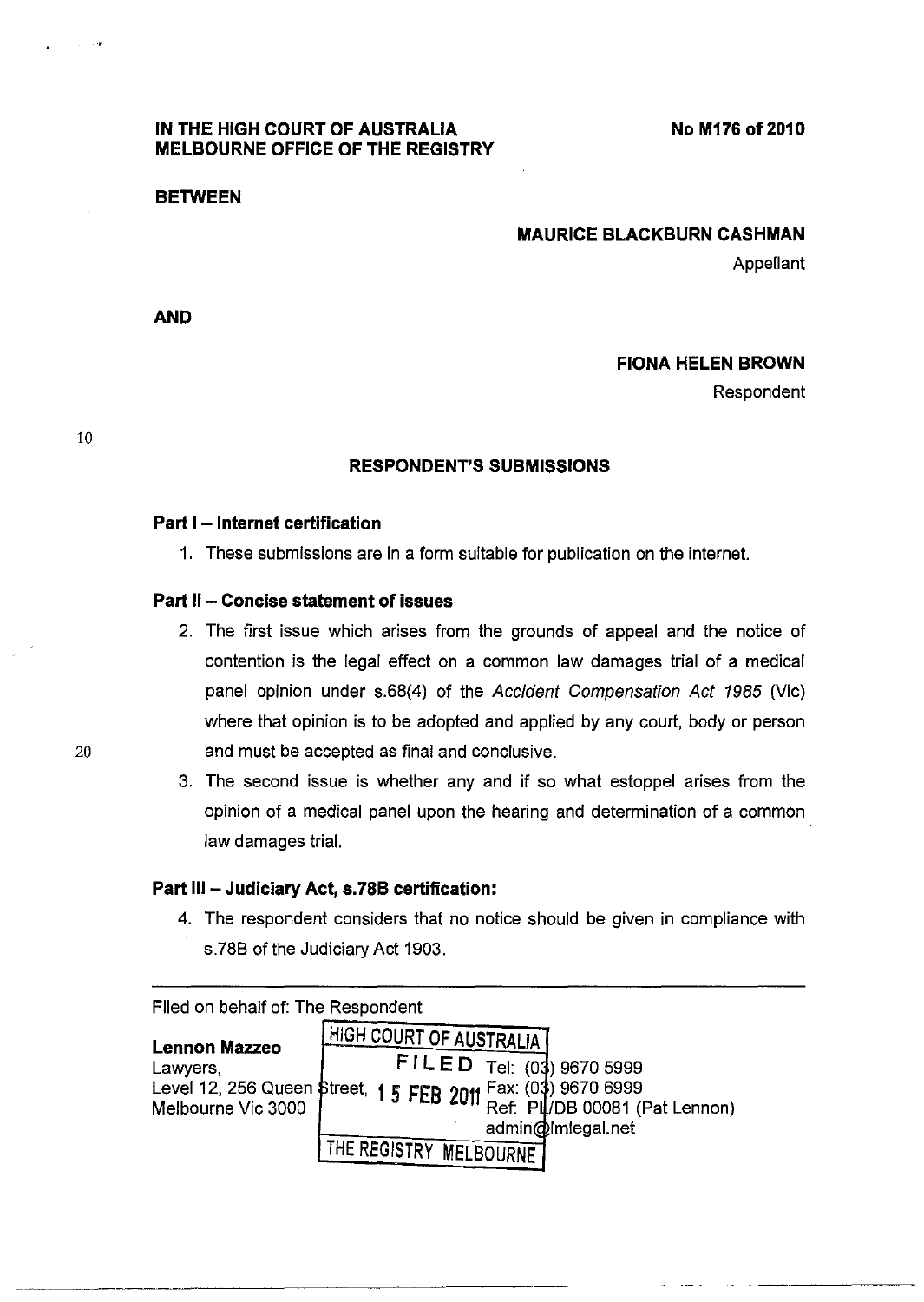# **Part IV - Contested material facts in the Appellant's narrative and chronology.**

- 5. In paragraph 7 of the Appellant's submissions the respondent's claim made on 12 December 2005 referred to was a claim for statutory compensation for noneconomic loss under s.98C and a claim that she had a deemed serious injury pursuant to s.134AB(15). The elaborate procedural requirements of s.104B governed the making of the claim.
- 6. In paragraph 8 of the Appellant's submissions the Authority's decision referred to on 23 February 2006 to accept that the respondent had a psychological injury arising out of her employment with the appellant was in compliance with s.104B(2)(a) which required it to accept or reject the claim.
- 7. In paragraph 10 of the appellant's submissions there is a typographical error. In fact the certificate of opinion correctly refers to section "98C" and not section "98(c)" as alleged.
- 8. On or about 31 August 2006 the respondent advised the Authority that she accepted the entitlement to compensation in response to the letter of the Authority dated 15 August 2006.
- 9. The application made by the respondent referred to in paragraph 12 of the appellant's submissions was required to be made as a pre-condition to recovering damages by reason of s.134AB(3)(a)&(4)(a)(ii).

# 20 **Part V - Appellant's statement of applicable statutes**

10. The respondent accepts as applicable the statutes set out in Part VII of the Appellant's submissions.

# **Part VI - Respondent's argument**

## Epitome of the appellant's submissions and the respondent's response

11. The appellant contends<sup>1</sup> that the construction placed by the Court of Appeal on s.68(4) and s.134AB(15) conflicts with s.134AB(23). The appellant further contends that the Court of Appeal's construction of s.68(4) is inconsistent with the decision of Pope. *<sup>2</sup>*

 $\mathbf{1}$ At [21] of its submissions dated 1 February 201l. 2

*Pope* v *WS Walker* & *Sons Pty Ltd* (2006) 14 VR 435.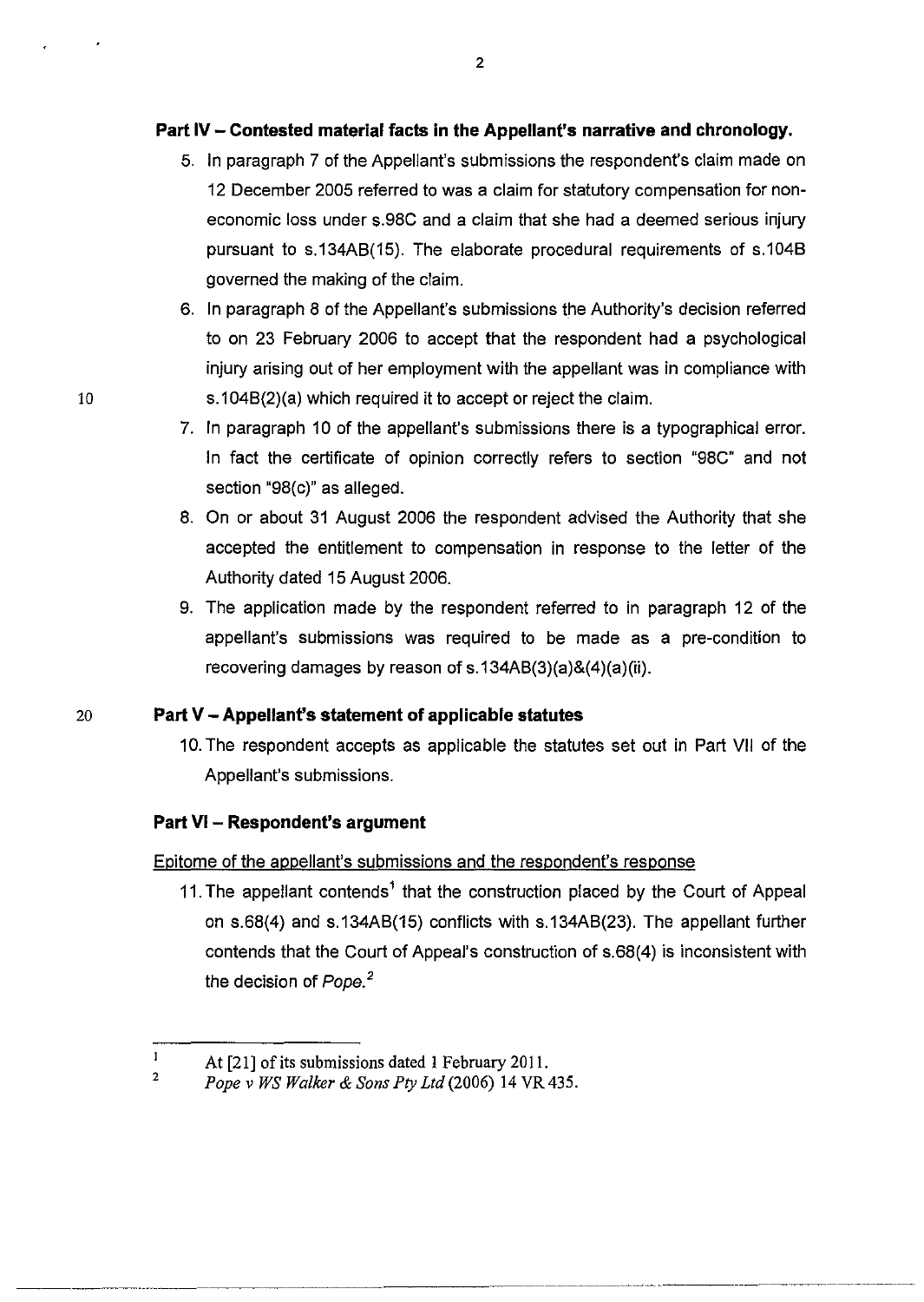- 12. The respondent submits no such errors were made by the Court of Appeal and in particular:-
	- (a) The appellant's process of reasoning to support its interpretation of s.134AB(19)(c) is circular.
	- (b) The appellant's construction of ss.(19)(c) is, as found by the Court of Appeal, contrary to the obiter of this court in Dwyer v Calco Timbers Pty Ltd.<sup>3</sup> Further, difficulties with the appellant's construction identified by the Court of Appeal at [59] and [60] have thus far gone unanswered.
	- (c) The Court of Appeal was right to conclude that Pope was not inconsistent with its interpretation of  $s.68(4)^4$ . Further it is submitted first that this interpretation was consistent with the logic underpinning Pope. Secondly, in any event, Pope was wrongly decided and failed to give full effect to the unambiguous language and purpose of the provision.
	- (d) The legislature employed s.134AB(15) to clothe a Medical Panel opinion that a worker has a 30% or more permanent impairment with the mandated attributes of a "serious injury" within the meaning of the s.134AB. The Court of Appeal was right to give effect to the statutory deeming by the impugned orders made.
- (e) Alternatively, if the Court of Appeal went too far by the orders made, 20 then in any event the more circumspect orders sought by her below are properly made
	- (f) By her Notice of Contention the respondent submits that in any event the Court of Appeal ought to have concluded that the Medical Panel opinion gave rise to an issue estoppel with the same effect as it found to arise from s.68(4).
	- 13. The logic of the structure of these submissions is as follows:-

- .. \_-----------------\_ ... \_----- ~~~--~--~-

(a) The legislative history of Medical Panels under the Act is provided to give context to their statutory function.

<sup>3</sup>  4 (2008) 234 CLR 124. at [11].

At [174].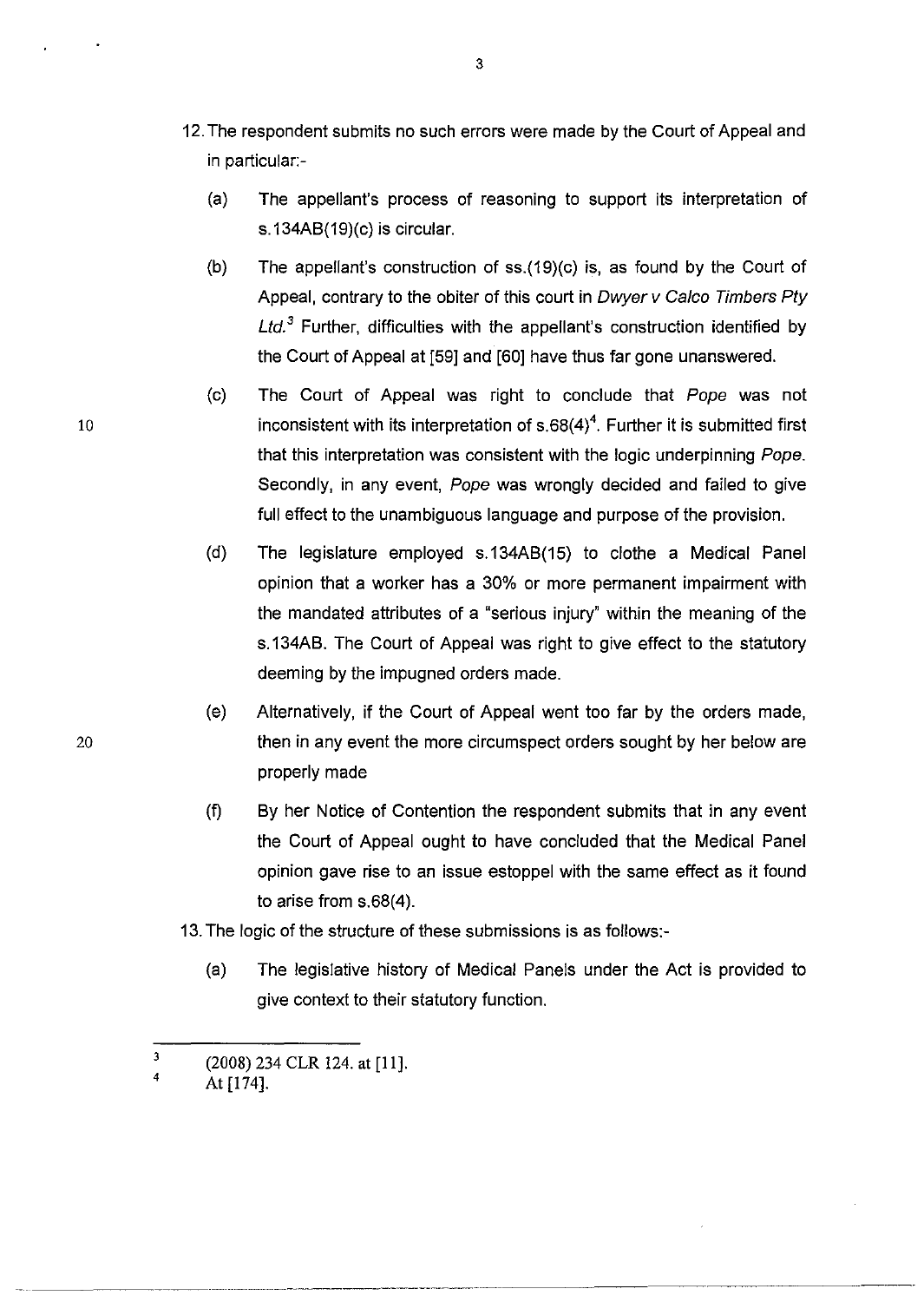- (b) The procedures instituted by s.104B in respect of a s.98C impairment claim are set out to enable a resulting Medical Panel opinion to be seen in its proper statutory context.
- (c) The operation of s.68(4) is explained, exposing the error in Pope.
- (d) The inter-relationship of ss. $(2)$ ,  $(15)$ ,  $(19)(c)$  and  $(23(b)$  of s.134AB is examined, exposing the fallacies of the appellant's submissions identified in 12(a)&(b) above.
- (e) With all the above necessary backgrounding, the effect on the common law trial of the Panel opinion of 28 June 2006 is explained.
- (f) Finally, in the alternative, the point raised by the Notice of Contention is dealt with.

## The Medical Panels' dispute resolution function

- 14. Medical Panels were first introduced to the Act by s.8 of Act No. 64 of 1989. Under s.72E of the Act as it was the function of the Medical Panel to give its opinion on any medical question referred to it by the Appeals Board or the Tribunal (statutory bodies abolished in 1992<sup>5</sup>). The Tribunal then had exclusive jurisdiction to determine matters under the Act $<sup>6</sup>$  with rights of appeal</sup> limited to questions of law raised during the proceedings before the Tribunal' A medical question was, (and still is) defined in s.5(1) of the Act. By s.60(3) the Tribunal was obliged to adopt the opinion as the answer to the medical question but with qualifications provided for in  $s.60(4)\&(5)$  as follows:<sup>8</sup>
	- (4) An opinion of a Medical Panel . .. need not be adopted by the Tribunal
		- (a) if the Tribunal is satisfied that  $-$

8 See Calloway J.A. in *Masters* v *McCubbery* [1996]1 V.R. 635 at 655.32 *et seq.* 

10

<sup>5</sup>  6 By Act No. 67 of 1992.

<sup>7</sup>  S.51 of the *Accident Compensation Act* 1985 (reprint No. 2)

S.61(3) of the *Accident Compensation Act* 1985 (reprint No. 2)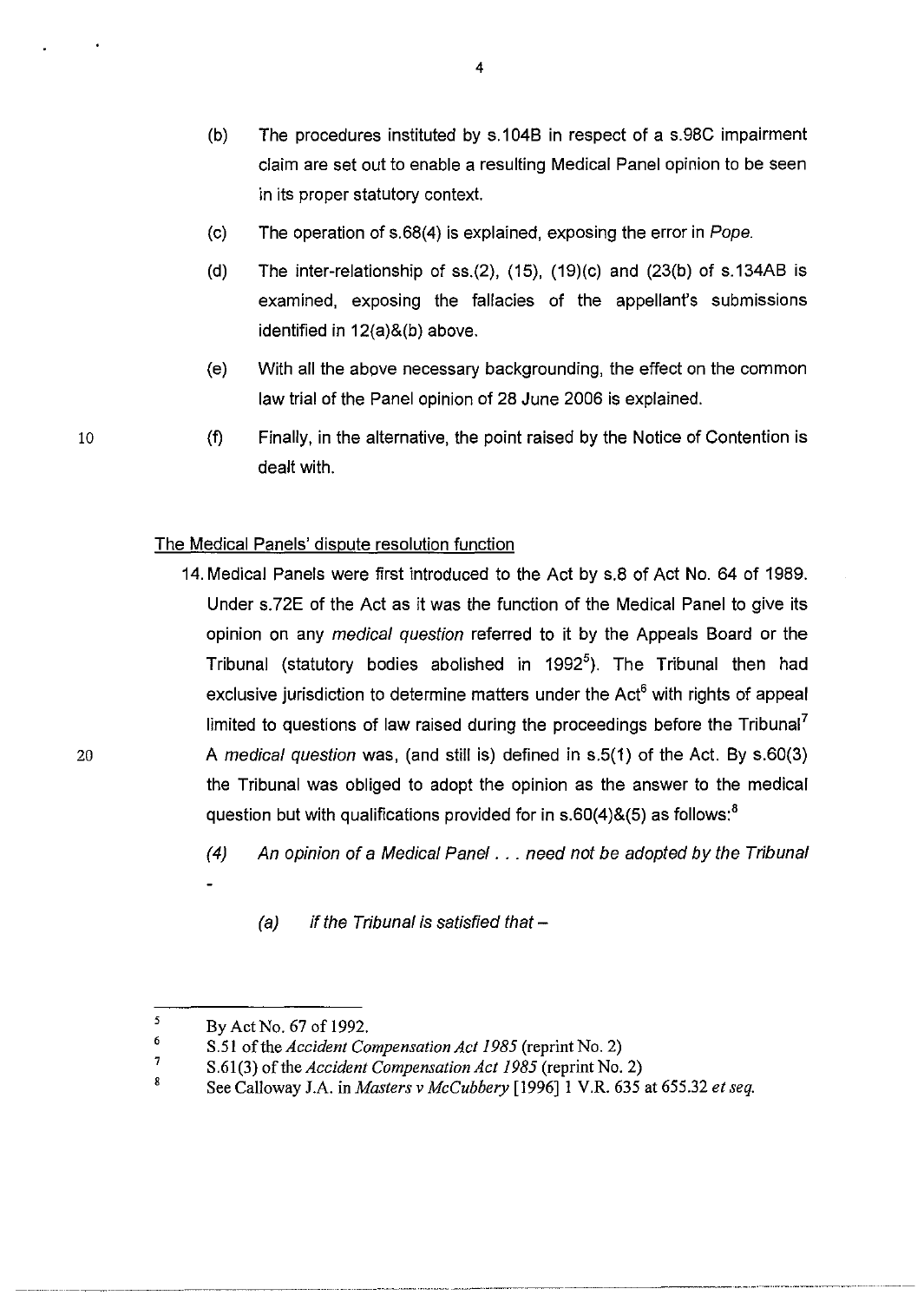- (b) if, on the application of a party, the Tribunal is satisfied that there are exceptional circumstances which make it unjust or manifestly unreasonable for the opinion to be adopted.
- $(5)$  Exceptional circumstances include, but are not limited to  $-$ 
	- (a) an error of law made by the Medical Panel; or
	- (b) a case where the Medical Panel acted unfairly; or
	- (c) a failure of the Medical Panel to observe its own procedures.

15. Upon the abolition of the Tribunal in 1992 the County Court was given exclusive jurisdiction to hear and determining disputes in respect of decisions made under the Act<sup>9</sup> by the Authority, employer or self-insurer. Under s.45(1) the Court could itself refer a medical question to a Panel for opinion and was required to do so at the request of either party. The function of Medical Panels to give opinions in respect of medical questions remained unchanged but s.45(1)(c)&(3) provided:

- S.45(1)(c) the opinion of the Panel on that question shall, subject to this section, be adopted by the Court as the answer to that question.
- $S.45(3)$  If in the opinion of the County Court -

(a) new information in respect of the medical question had emerged since the Medical Panel gave the opinion; or

(b) there is evidence that the worker's medical condition had changed since the Medical Panel gave the opinion  $-$ 

the Court may refer the new medical question to the Medical Panel for opinion.

16. The Court of Appeal in Masters v McCubbery [1996] 1 VR 635 found that a Medical Panel was a tribunal within the meaning of the Administrative Law Act 1978 because it was obliged to observe the rules of natural justice. Thus it was required to give reasons for its opinion pursuant to s.8 of that Act.

10

<sup>9</sup>  S.39(1).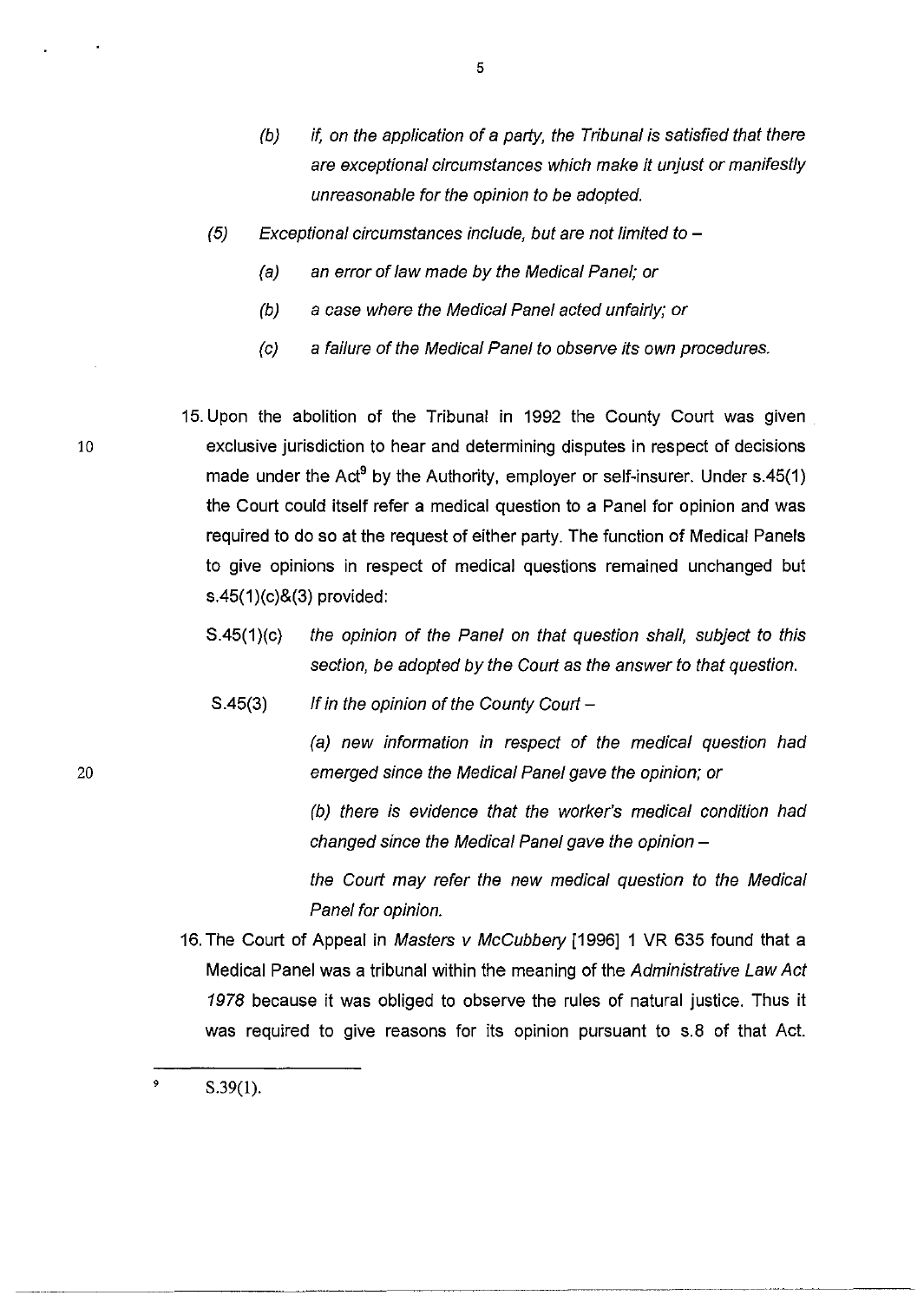Winneke  $P^{10}$ : made important observations in respect of the function of medical panels.

It cannot be denied, as the trial judge found (correctly in my view) that the scheme of the legislation is such that the medical panels are empowered to decide, in a manner which binds the court making the referral, the critical issues which have arisen between the worker and the authorised insurer, [liability has since reverted to the Authority, selfinsurer and/or employer] which issues the worker has referred to the court as a consequence of action taken by the insurer. Although these critical issues are referred to the medical panel couched in terms of "medical questions" and the responses of the panel to them are couched in terms of "opinions", such legislative terminology cannot obscure the fact that the panel is being called upon to decide matters of mixed law and fact which decisions operate by virtue of the provisions of the Act to bind the court and thus to effectively dispose of the issues which have been raised by the worker and placed by him before the court for its determination."

- 17. Winneke P noted the range of powers the panels had to carry out their function and opined<sup>11</sup>:
	- These ultimate conclusions expressed by the panel as "opinions" dispose in all practical senses with the dispute raised by the claim between the worker and the authorised insurer and leave the court with no relevant function but to give effect to them in money terms . ... In my view it can be seen that the legislature did intend to create the medical panels as an alternative method of dispute resolution to the court.

.-----------~~----------.------.----------------.------.-----

- 18. By s.21(7) of Act No. 107 of 1997 s.45(1)(c) & (3) were repealed and 5.68(4) as it now is was inserted. Amendments to the Act since the decision in Masters v McCubbery only confirm the conclusions of Winneke P.
- 10 At 642.19 - 0

10

<sup>11</sup>  At 643.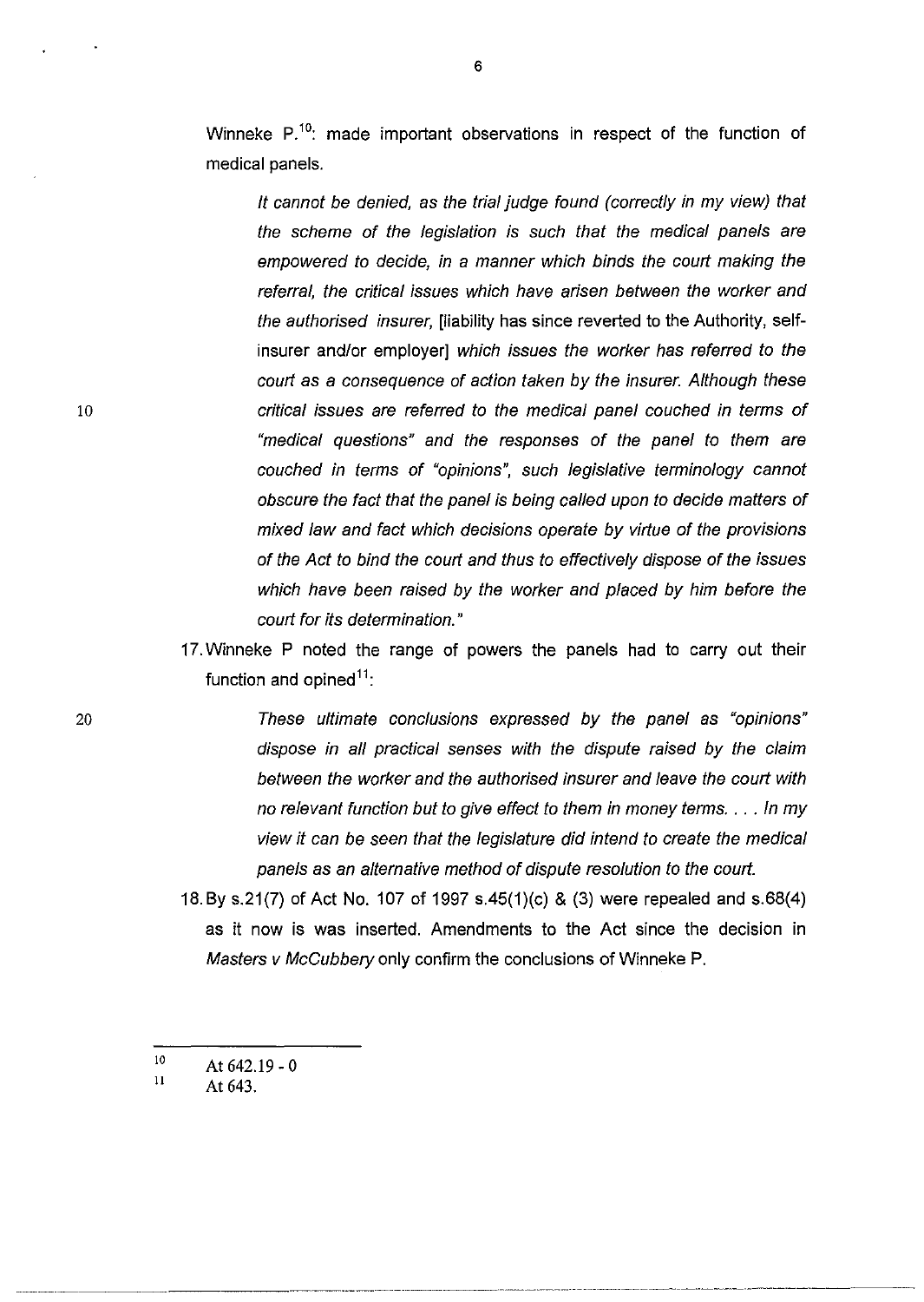- (a)  $S.65(6A)(b)$  was inserted<sup>12</sup> to require the referring body (in the present case this was the Authority pursuant to s.104B(9)) to submit in writing details of the facts or questions of fact relevant to the medical question which have been agreed and those facts or questions in dispute;
- (b) written reasons of the Panel opinion are now required  $-$  see s.68(2)<sup>13</sup>;
- (c) s.45(1D)-(1H) was inserted<sup>14</sup> to enable the Court (where applicable) to determine factual issues more appropriately determined by it than the Medical Panel.
- 19. Despite the range of medical questions defined in s.5 having expanded, at no time has a Medical Panel been able to give opinion in respect of a medical question designed to determine whether an injury in the "primary sense" has been relevantly caused by a worker's employment: "primary" as opposed to injury in the extended sense set out in (a),(b)&(c) of the definition of injury in s.5(1). Although an injury might satisfy the primary definition and the extended definition<sup>15</sup>, only injury in the extended definition is capable of being the subject of a medical question.<sup>16</sup>
- 20. Following Masters v McCubbery a body of case law developed in respect of the adequacy of the reasons for opinion of Medical Panels.<sup>17</sup> The result of these decisions has been that considerable scrutiny has been and is available by way of judicial review in respect of opinions made and reasons given.

## Procedures under s.1 048 for the determination of lump sum claims under s.98C

----.----.-------.--.---.--.~---.-. --.. ---- ----\_.\_------\_ .. -' - --~- -.~ ...... \_\_ .\_----\_. ~~-

10

<sup>&</sup>lt;sup>12</sup> Inserted by Act No 26 of 2000. As an illustration of the extent to which this provision has been given adversarial content see *Kamener and ors* v *Griffin and ors* (2005) 12 VR 192 at [18], [19], [28] and [29].

<sup>&</sup>lt;sup>13</sup> Inserted by Act No 9 of 2010.

<sup>&</sup>lt;sup>14</sup> Inserted by Act No 9 of 2010.

<sup>15</sup> For which see *Kennedy Cleaning Co.* v *Petkovski* 200 CLR 206.

<sup>16</sup>*Kamener* v *Griffin and ors* 12 VR 192 per Ashley J (as he then was) at 205-8 particularly at [76].

<sup>7</sup> A useful epitome of the approach is found in *Moyston Court Fisheries Ltd* v *Malios* & *Ors* [2007] VSC 518 per Forrest J. at [69] to [72]. This was generally the approach taken to the adequacy of reasons before the Court of Appeal decision of *Sherlock* v *Lloyd* & *Ors*   $[2010]$  VSCA 122 (28 May 2010) – a decision the effect of which has itself been reversed by the amendment of s.68(2) that now requires written reasons be given.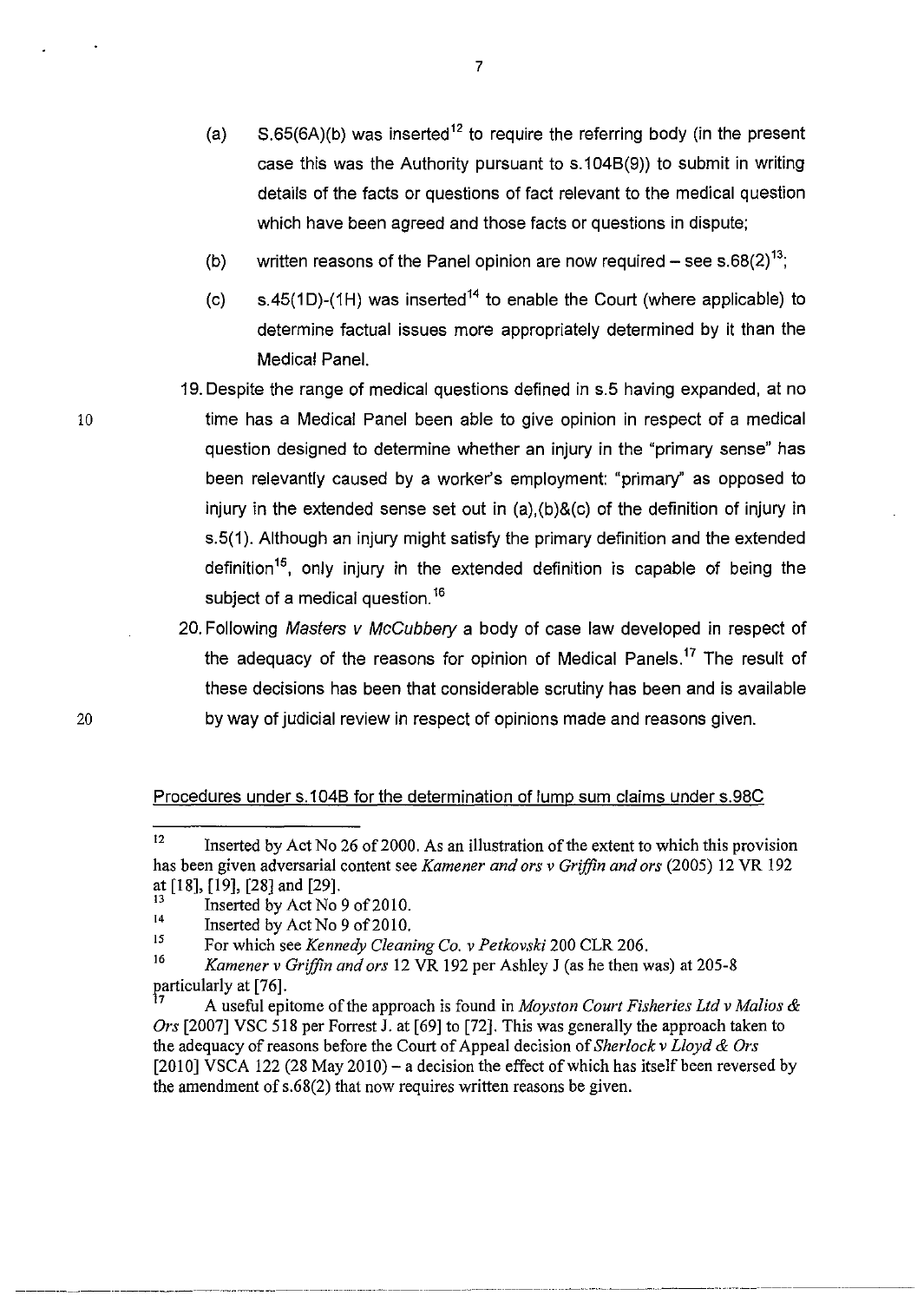- 21. Section 104B applies to claims initiated by workers under s.98C<sup>18</sup> and, where liability has been accepted by the VWA or otherwise determined in respect of an injury, by the VWA from 18 months post-injury.<sup>19</sup> It is a complex section<sup>20</sup> but in essence operates by taking the following sequential steps:-
	- (a) All injuries arising from the given event or circumstance must be included in the claim<sup>21</sup>.
	- (b) Where liability is disputed for any injury, that is, whether a claimed injury gives rise to an entitlement to compensation under the Act, then the liability dispute must be resolved before an impairment assessment is made.<sup>22</sup> Where there is a dispute as to liability, after conciliation, the courts have jurisdiction to determine the dispute under s.39(1).
	- (c) Once liability is determined for all injuries arising from the given event or circumstance, s.1048(5) or s.1048(7) as is applicable, provide that the VWA obtain a permanent impairment assessment in accordance with s.91 in respect of those injuries.
	- (d) Where a worker disputes the determination of impairment resulting from the impairment assessment the VWA is required by ss.(9) to refer the medical question to a Medical Panel.
- 22. Section  $91(8)$  prescribes the use of the AMA Guides  $4<sup>th</sup>$  ed. To assess psychiatric impairment s.91 $(6)^{23}$  provides that Chapter 14 of the AMA Guides is substituted for guidelines entitled "The Clinical Guidelines to the Rating of Psychiatric Impairment" as provided for by s.91(1)(a). The AMA Guides are

8

20

<sup>18</sup>  S.104B(I)

<sup>19</sup>  S.104B(lC) & (lCA).

<sup>&</sup>lt;sup>20</sup> It has received judicial criticism in *VWA v Del Borgo and ors.* (2003-04) 9 VR 470, Winneke P at 473; Eames JA at 475; and in *VWA* & *anor* v *Wilson* 10 VR 298, Winneke P at 300 and subsequent further amendment.<br> $21$  See s 104B(5A) (SE)

<sup>&</sup>lt;sup>21</sup> See s.104B(5A)-(5E).<br><sup>22</sup> See s.104B(2)(s) (2)(

See s.104B(2)(a), (2)(f), (2AA) definition of *relevant date* (b) and (3). Where there is a dispute as to liability, after conciliation, the courts have jurisdiction to determine the dispute under s.39(1).

<sup>&</sup>lt;sup>23</sup> As it was at the relevant time  $-\overrightarrow{r}$  which see the appellant's submissions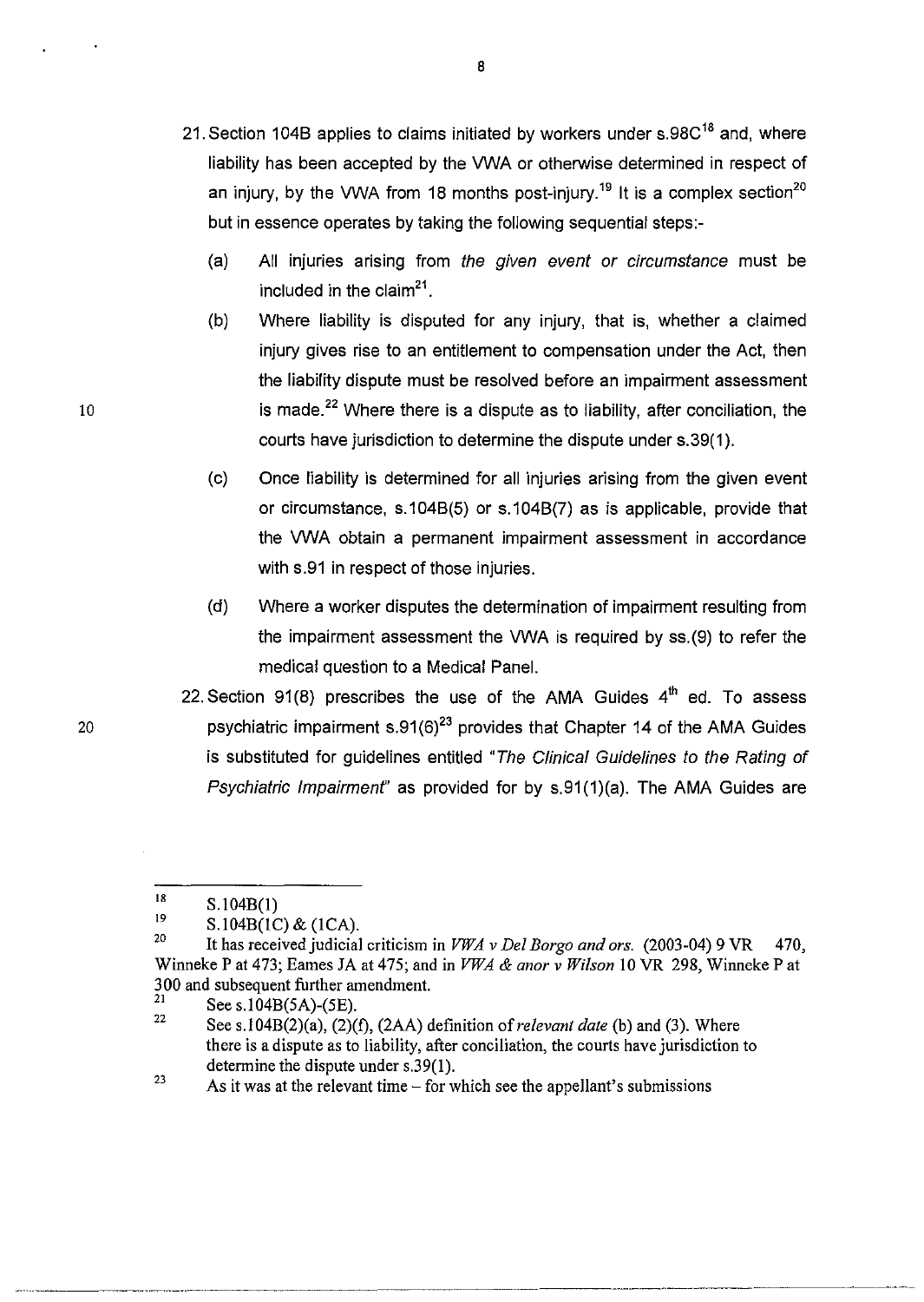guides for the evaluation of *permanent impairment*<sup>24</sup> and this is defined in the Glossary to the AMA Guides at p.315 as:

9

"impairment that has become static or well stabilized with or without medical treatment and is not likely to remit despite medical treatment. "

- 23. The medical question referred under s.104B(9)(a) is as "to the degree of impairment in accordance with section 91 resulting from the injury or injuries claimed for which liability is accepted or established". Paragraph (d) of the definition of "medical question" in s.5(1) permits such a medical question to be asked.2s
- 24. The appellant submits at [36] that the differences in procedural rigour between a court decision on a s.134AB(16)(c) application and the opinion of a medical panel explain the different outcomes in respect of issue estoppel. A close examination of the procedural steps involved in referring an opinion under s.104B coupled with the very narrow overtly medical nature of the decision required of a Medical Panel in respect of permanent impairment obviates the need for a curial hearing or cross-examination.

#### The operation of s.68(4)

- 25. By its terms it provides that the opinion of a Medical Panel on a medical question is to be *adopted and applied* by any court, body or person. It must be accepted as final and conclusive by any court, body or person. This is so irrespective of who referred the medical question or when the medical question was referred.
	- 26. The language is plain and ungualified. The virtue of finality<sup>26</sup>, even with administrative decisions, is recognized. It is accepted that the "basic rule

<sup>24</sup>  Reinforced by the requirement in s.9I(lA) that assessment must be made after the injury has stabilised.

<sup>25</sup>  It is noted in passing that paragraphs (h) and (i) of the definition of medical question together with s.45(lA), inserted by the *Accident Compensation (Common Law Benefits) Act* 2000, give a court on a s.134(AB) application, wide powers of referral, presumably in respect of the "narrative test".

<sup>6</sup> See *Kirk* v *Industrial Relations Commission; Kirk Group Holdings Pty Ltd* v *Workcover Authority of New South Wales* at [93].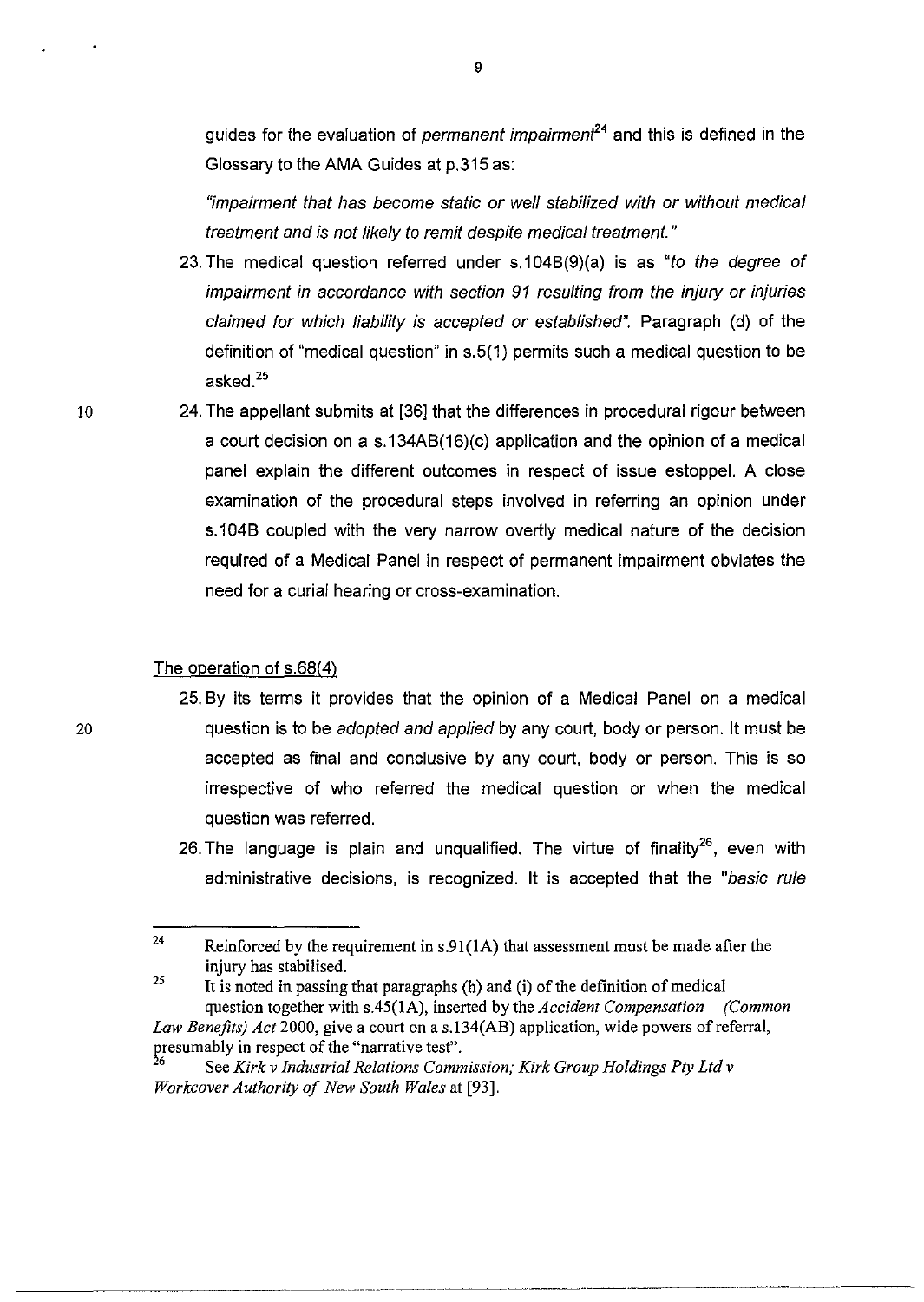which applies to privative clauses generally ... that it is presumed that the Parliament [or, it may be interpolated, a State parliament] does not intend to cut down the jurisdiction of the courts save to the extent that the legislation in question expressly so states or necessarily implies.<sup>27</sup>

- 27. That the panel opinion must be adopted and applied by any court, body or person and this adoption and application is not confined to the referring court, body or person underlines the finality with which the issue the subject matter of the opinion is dealt. Further, that the adoption and application is irrespective of when the medical question was referred (and, by necessary implication, when the medical opinion was given) the subject matter of any issue raised by the opinion is unhinged by time. This is in stark contrast to earlier legislative formulations noted at [14] and [15] hereof.
- 28.ln OBE Workers Compensation (Vic) Lld v Freisleben [1999] 3 V.R. 401 Phillips JA, with Buchanan JA agreeing, interpreted s.68(4) at p.415 as follows:

I must say that this seems to me a most extraordinary provision, appearing as it does to make conclusive, for all purposes it would seem, the opinion of a medical panel on a medical question, no matter when obtained or by whom.  $\ldots$  What matters now is that by virtue of the 1997 amendments [by which s.68(4) was introduced], if the authority, an authorised insurer or a self-insurer did refer a medical question to a medical panel, the opinion would be binding, at least in the main and even in later court proceedings.

29. It was on the basis of this consideration that Phillips J.A. held at pp.415-6 that, whether an implication arose before the 1997 amendment permitting an authorised insurer to refer medical questions to a medical panel, no such implication could be drawn after the 1997 amendment. This was so notwithstanding s.67(1) as it then applied stated that the function of a medical

10

<sup>27</sup>*Fish* v *Solution* 6 *HoldingsLimited* (2006) 225 CLR 180 at [33J per Gleeson CJ, Gummow, Hayne, Callinan and Crennan JJ quoting *Plaintiff S157/2002* v *The Commonwealth* (2003) 211 CLR 476 at 505 [72J per Gaudron, McHugh, Gummow, Kirby and Hayne JJ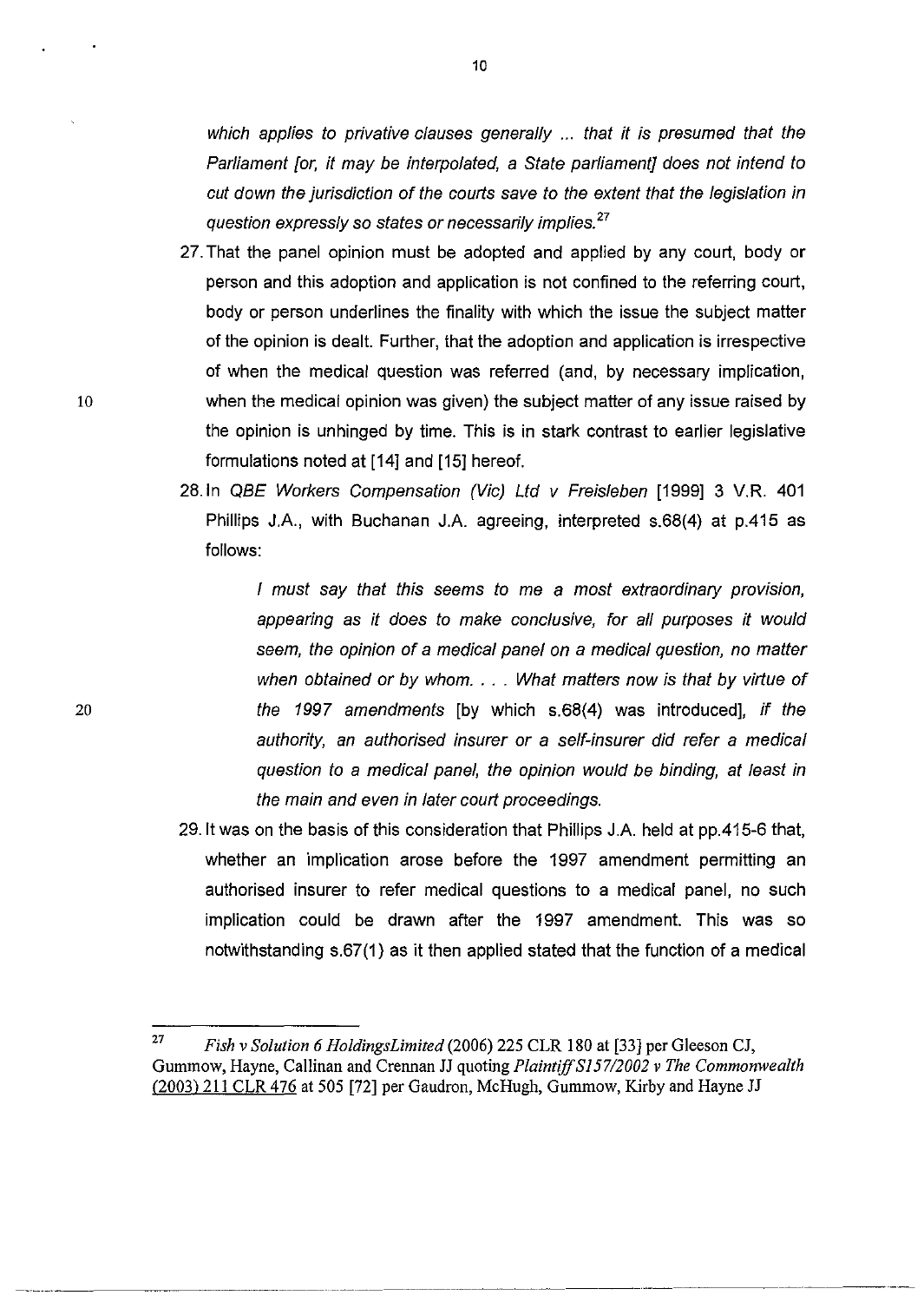panel was "to give its opinion on any medical question . . . referred by . . . authorised insurer ... ".28

- 30. The appellant's submissions at [52]-[54] seek to draw support for a limitation on the language of s.68(4) from the reasons of Eames J.A in Pope. At issue in Pope was the effect of a medical panel opinion given in respect of an accepted claim of right knee injury that, at the date "of the opinion that there is now no medical condition of the knees relevant to the claimed injuries" upon a subsequent s.134AB(16)(b) "serious injury" application. In reaching his decision that the medical panel opinion in question was not determinative of the serious injury application as had been held by the trial judge Eames JA relied upon the fact that s.68(4) was introduced at the same time common law rights were abrogated and must, by necessary implication, not have been intended to apply to common law rights or to "serious injury" applications made to pursue those common law rights.
- 31. Even assuming Eames JA was correct in supplying the words to s.68(4) that he did (at 444 [37]) this does not support the submissions of the appellant for the reasons given below by the Court of Appeal at [174]. Further, if the distinction drawn by Eames J.A. between "statutory benefits" and "serious injury applications" is valid, the underlying logic would suggest that if an issue estoppel arises at trial from the decision of the court on a "serious injury" application then likewise a medical panel opinion, as here, which was for dual s.134AB and statutory benefits purposes ought be adopted and applied<sup>29</sup>.
- 32.ln any event the preconditions nominated by Eames J.A. to supplying words to a statute "to avoid absurdity and inconsistency" are not met $^{30}$ . The same policy considerations apply as are well-recognised and under-pin the rationale for issue estoppels. It avoids inconsistent "final" decisions and reduces the cost to parties of having to relitigate the same issue.<sup>31</sup>

. \_ ... -.\_ .. ,--.-.\_-------

10

<sup>&</sup>lt;sup>28</sup> In the same matter Tadgell J.A. with whom Buchanan J.A. also agreed made a similar point at  $408$ .

 $^{29}$  This is the extent of the argument based on "symmetry".

At 445.

<sup>&</sup>lt;sup>31</sup> For which see particularly the extract of the responsible minister's second reading speech set out at 441 of the reasons of Eames J.A. in *Pope*.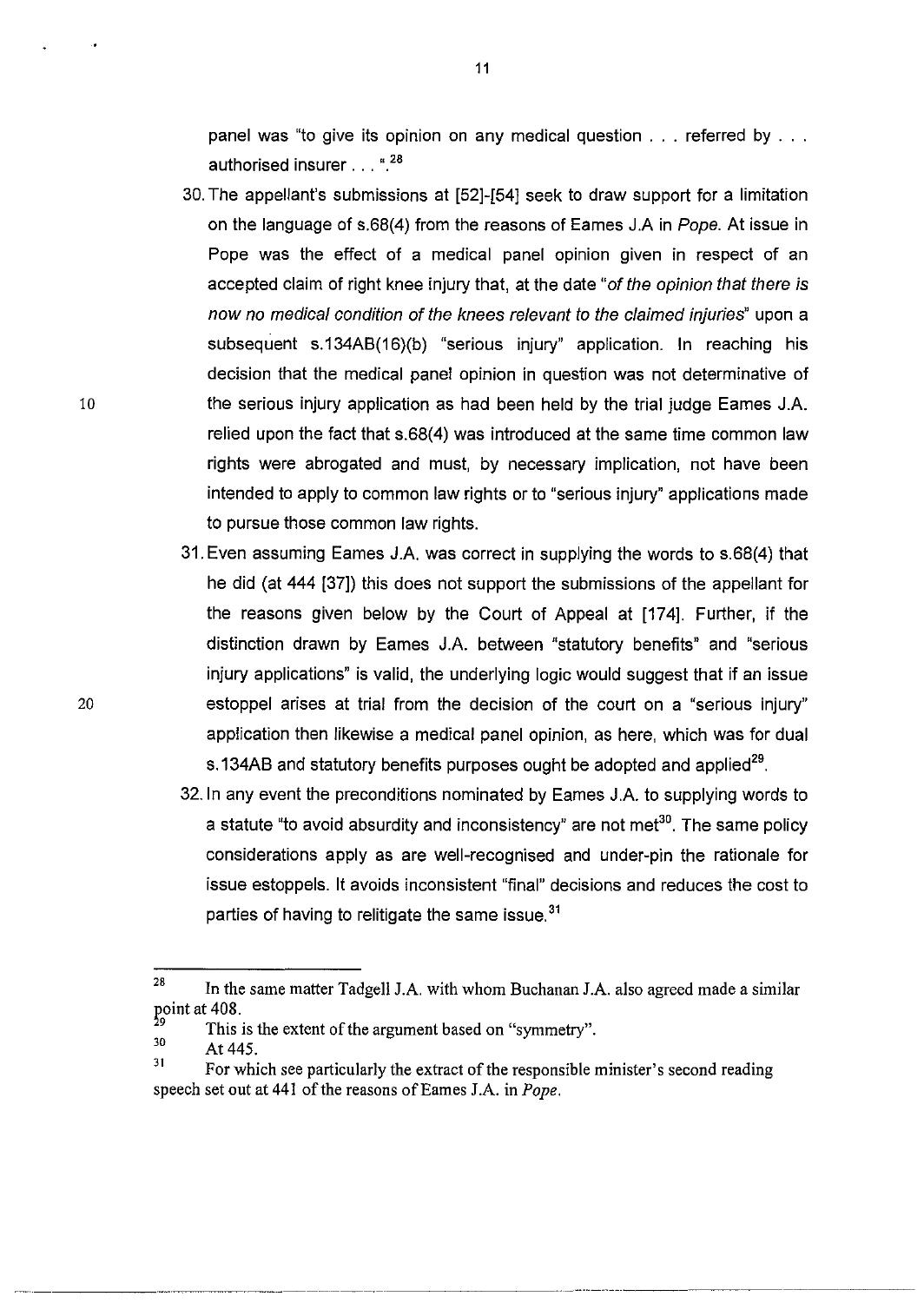## The inter-relationship between subsections 134AB(2). (15). (19)(c) & (23){b)

- 33. The appellant's construction of ss.(2) at [28] represents a change of position to the approach it adopted below and referred to at [17] of the Court of Appeal's reasons. The change of position is made, presumably, because the analysis of the Court of Appeal particularly at [59] and [60] is unanswerable. But, with the change of position, the work the appellant gives ss.(19)(c) at [28] is pointless.
- 34. The respondent adopts the reasons of the Court of Appeal in respect of the proper construction of ss.(19)(c) at [75] to [79].
- 10 35. The appellant submits that an intention is evinced from the words of s.134AB(23)(b) which intention is supported by the appellant's construction of ss.(19)(c)<sup>32</sup>. The obstacle to the appellant's approach is that ss.(23)(b) makes perfect sense without the evinced intention. With it, the Court of Appeal at [104] rightly observed it is "odd" there should be a different regime depending on whether there was a trial by jury or judge alone. If the appellant's construction of ss.(19)(c) is rejected there then is no need to for the forced and problematic interpretation of ss.(23)(b).
	- 36. Whilst ss.(15) clearly has as a purpose the revival of the worker's common law rights as explained by the appellant at [30] of its submissions, the Court of Appeal was right to conclude at [170] that the mandated serious injury consequences of the medical panel opinion were to be adopted and applied by reason of s.68(4). Neither ss.(19)(c) as it was or any amendment subsequent to its repeal has affected the position.

### Application of s.68(4) to the facts

- 37. The answer to question 1 in the Medical Panel opinion dated 28 June 2006 set out in paragraph 1A(d) of the Amended Reply expressly acknowledges its status as an opinion for the purpose of both s.98C (lump sum statutory benefits) and s.134AB(3)&(15).
- 38. The opinion contained findings. The finding that the plaintiff had a 30% psychiatric impairment meant that upon the plaintiff's application under

20

<sup>32</sup>  At [32] of the Appellant's submissions.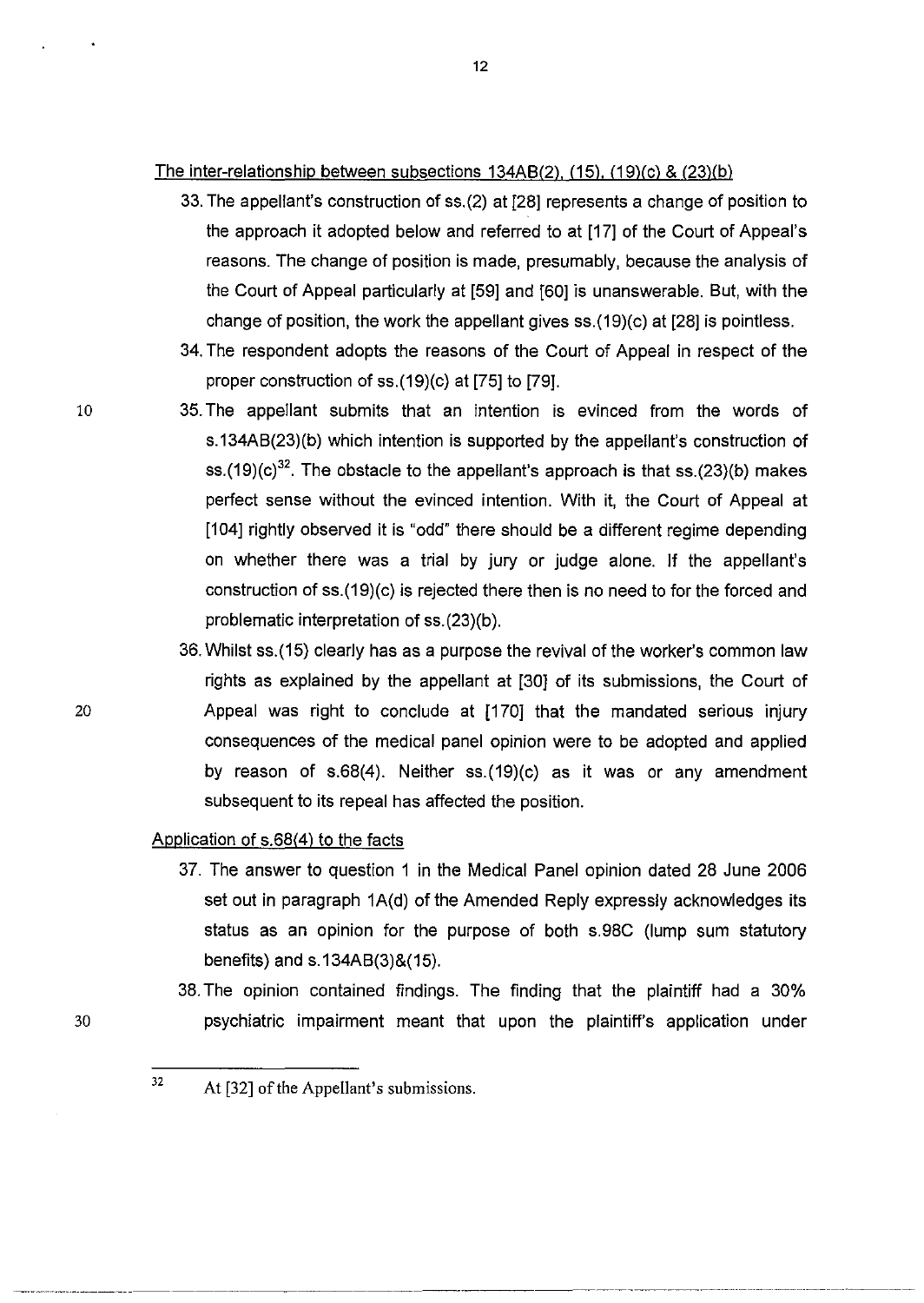s.134AB(4) the injury was deemed by s.134AB(15) to be a "serious injury" as defined. The finding that the impairment was permanent was a finding that the psychiatric impairment had stabilised with or without medical treatment and was not likely to remit despite medical treatment. Being in respect of psychiatric impairment the statutory import of the deemed injury was that it was a permanent severe mental or permanent severe behavioural disturbance or disorder in accordance with paragraph (c) of the definition of serious injury at s.134AB(37).

- 39. The doctrine of estoppel andlor the wider requirement under s.68(4) that the opinion be *adopted and applied*<sup>33</sup> by any court, person or body prevents the assertion at the trial of the damages proceeding "of a matter of fact or of law in a sense contrary to that in which that precise matter has already been necessarily and directly decided by a competent tribunal in resolving rights or obligations between the same parties in the same respective interests or capacities,  $\ldots$ <sup>34</sup>.
- 40. In particular it is inconsistent with the opinion for the defendant to conduct its case on the basis that the plaintiff did not have a psychiatric impairment as at June 2006 or to assert through evidence or submission that the plaintiffs psychiatric impairment was not as at that date permanent. Indeed unless there be a basis for demonstrating (in a jury trial on a voir dire) that circumstances have subsequently changed significantly, the adoption and application of the opinion prevents the defendant from asserting that the psychiatric impairment does not continue unabated.
- 41. Finally the appellant's submissions at [51] that damages are to be assessed at the date of trial and that the existence, cause, nature and extent of the respondent's injuries are not to be determined by the medical panel applying the relevant criteria for permanent psychiatric impairment are beside the point.

----~-------~-.--...• ---.---.. ------.. --.----.-.--.. -------.---------.--,,----------.--,,-----~.-------------- --

13

<sup>33</sup> In *Ajinvan PIL* v *Fry* (2001) 3 VR 644 Phillips JA, with whom Ormiston and Batt JJA agreed, recognised that adoption and application of an opinion was required in respect of future events unless *"circumstances subsequently change significantly":* at 650-1, (16)-(17]. This involves a wider restriction than would arise from an issue estoppel.

<sup>34</sup> Per Barwick CJ in *Ramsay* v *Pigrim* 118 CLR 271 at 276 and quoted with approval by the court in *Ku/igowski* v *Metrobus* (2004) 220 CLR 363 at 379.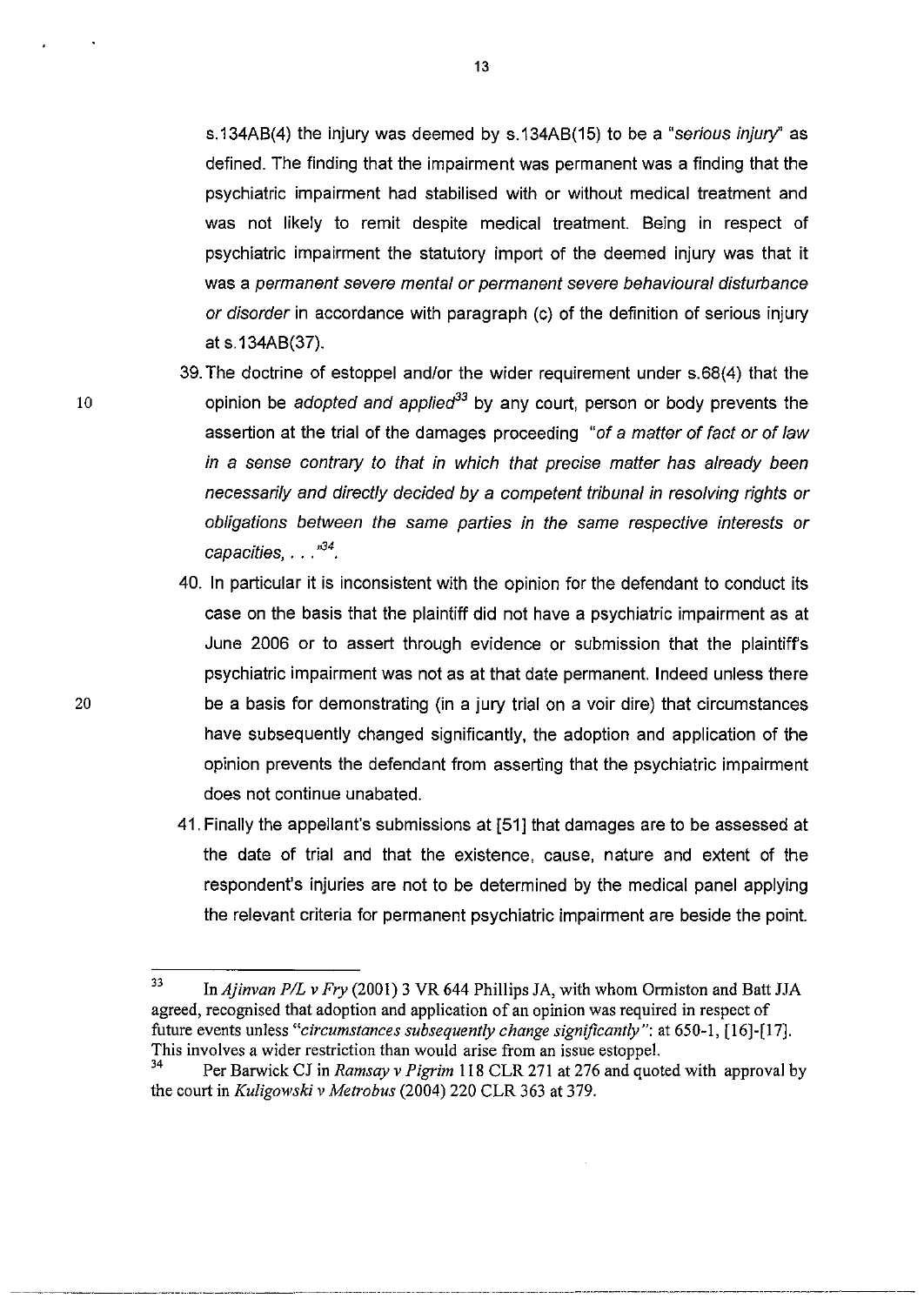The Court of Appeal's reasons at [103] and the authorities<sup>35</sup> there referred to and discussed at [88]-[94] are apposite.

#### **Part VII - Respondent's argument on notice of contention**

- 42.ln order for an estoppel to arise in this case, the respondent needs to satisfy the strict requirements articulated in Ramsay v Pigram<sup>36</sup> namely that there was a final decision between the same parties in relation to the same question that arises in the present litigation.
- 43. The finality of the Medical Panel's opinion does not appear controversial: s.104B(12).
- 44. Next, although described as an opinion, the product of the Medical Panel upon a reference under s.1 04B(9) is clearly a decision in that:-
	- (a) it contains findings of fact;
	- (b) it is completely effective and not of an interlocutory character<sup>37</sup>;
	- (c) the Medical Panel is a "Tribunal" which must observe the rules of natural justice<sup>38</sup>.
- 45.Given the emphatic language of s.68(4) and the effect of s.134AB(15) it is artificial in the extreme to suggest that the opinion does not affect rights.
- 46. As to the parties being the same, there seems little room for argument that the VWA was the privy of the appellant. The absence of formal appearance or the like before the Medical Panel does not prevent the conclusion that there are parties. The procedure identified by Ashley J at [184-186] are adopted and relied upon by the respondent.
- 47. Finally the question determined by the opinion is one of the precise questions which arise in this litigation, namely the degree to which the plaintiff is

<sup>35</sup> The decisions are *Blair* v *Curran* (1939) 62 CLR 464; *Somodqj* v *Australian Iron* & *Steel Ltd.* (109) CLR 205; *Tringali* v *Stweardson Stubbs* & *Collett Ltd* (1965) 66 SR (NSW) *335; Lombardo* v *Stuart Bros Pty Ltd* (1967) 68 SR (NSW) 335; *Egri* & *anor* v *DRG Australia Ltd* (1988) 19 NSWLR 600 and *Metrobus* (supra).

At 276.

<sup>37</sup>  See *Kulighowski* v *Metrobus* (2004) 220 CLR 363 at 375.

<sup>38</sup> *MastersvMcCubbery* [1996]IVR635.